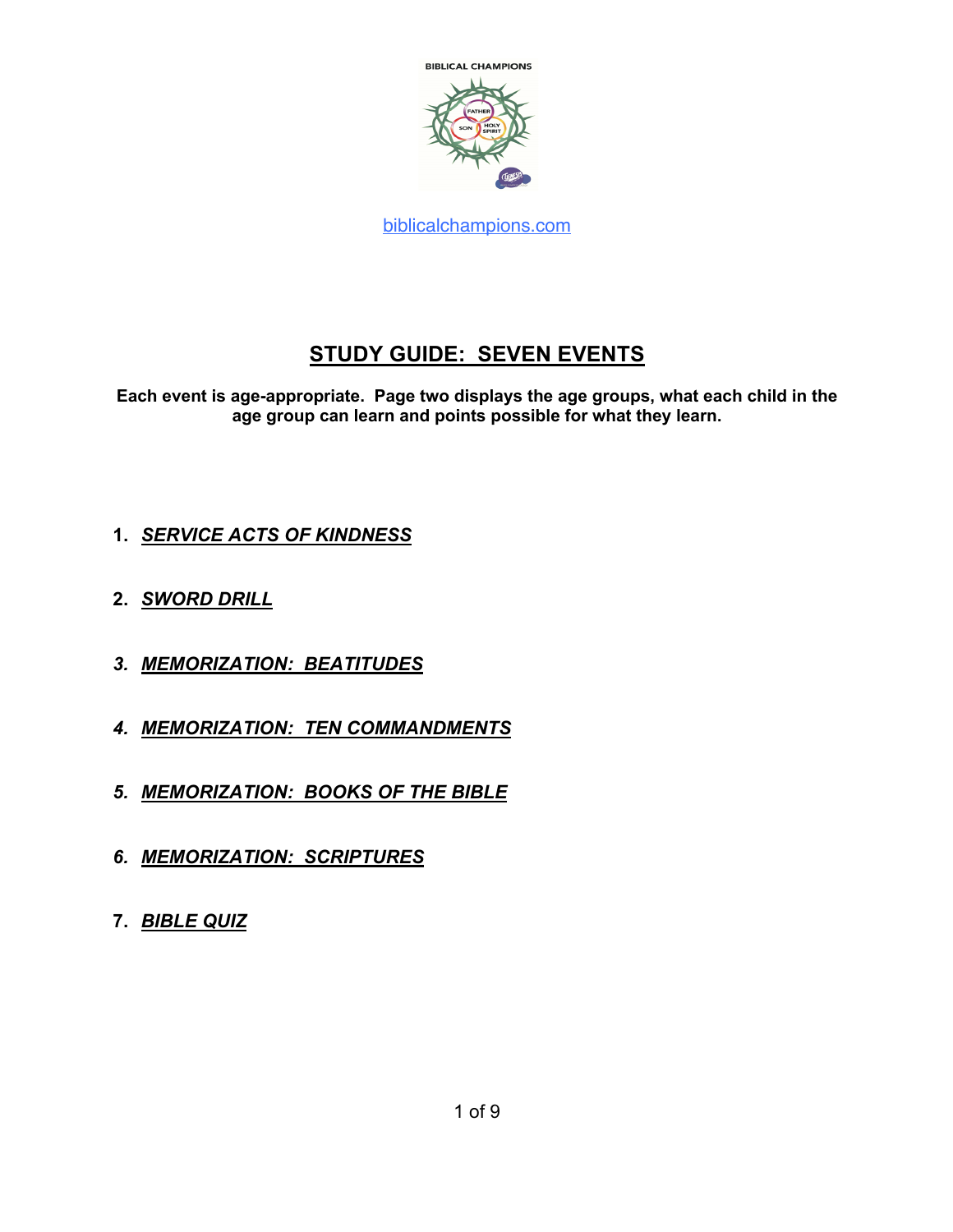

# **POINTS POSSIBLE (1 point per correct answer)**

#### **GRADES K – 2nd**

- 4 points Service Acts of Kindness
- 6 points Sword Drill
- **Memorization**
- 1 point -----Beatitudes (Recite first Beatitude only)
- 1 point -----Ten Commandments (Recite first Ten Commandment only)
- 5 points -----Books of the Bible (Recite first five Books of the Bible only)
- 1 point -----Scriptures (Recite first Scripture only)
- 5 points Bible Quiz (First 5 questions only)
- 23 points  $\overline{A}$  TOTAL Grades K  $2^{nd}$

#### **GRADES 3rd – 6th**

- 4 points Service Acts of Kindness
- 6 points Sword Drill
	- **Memorization**
- 5 points -----Beatitudes (Recite first five Beatitudes only)
- 5 points -----Ten Commandments (Recite first five Ten Commandments only)
- 27 points -----Books of the Bible (Recite New Testament 27 Books of the Bible only)
- 5 points -----Scriptures (Recite first 5 Scriptures only)
- 10 points Bible Quiz (All 10 questions)
- 62 points  $\overline{TOTAL}$  Grades  $3^{rd} 6^{th}$

#### **GRADES 7th – 12th**

- 4 points Service Acts of Kindness
- 7 points Sword Drill
	- **Memorization**
- 9 points -----Beatitudes (Recite all Beatitudes)
- 10 points -----Ten Commandments (Recite all Ten Commandments)
- 66 points -----Books of the Bible (Recite all Books of the Bible)
- 10 points -----Scriptures (Recite all Scriptures)
- 10 points Bible Quiz (All 10 questions)
- 116 points  $TOTAL$  Grades  $7<sup>th</sup> 12<sup>th</sup>$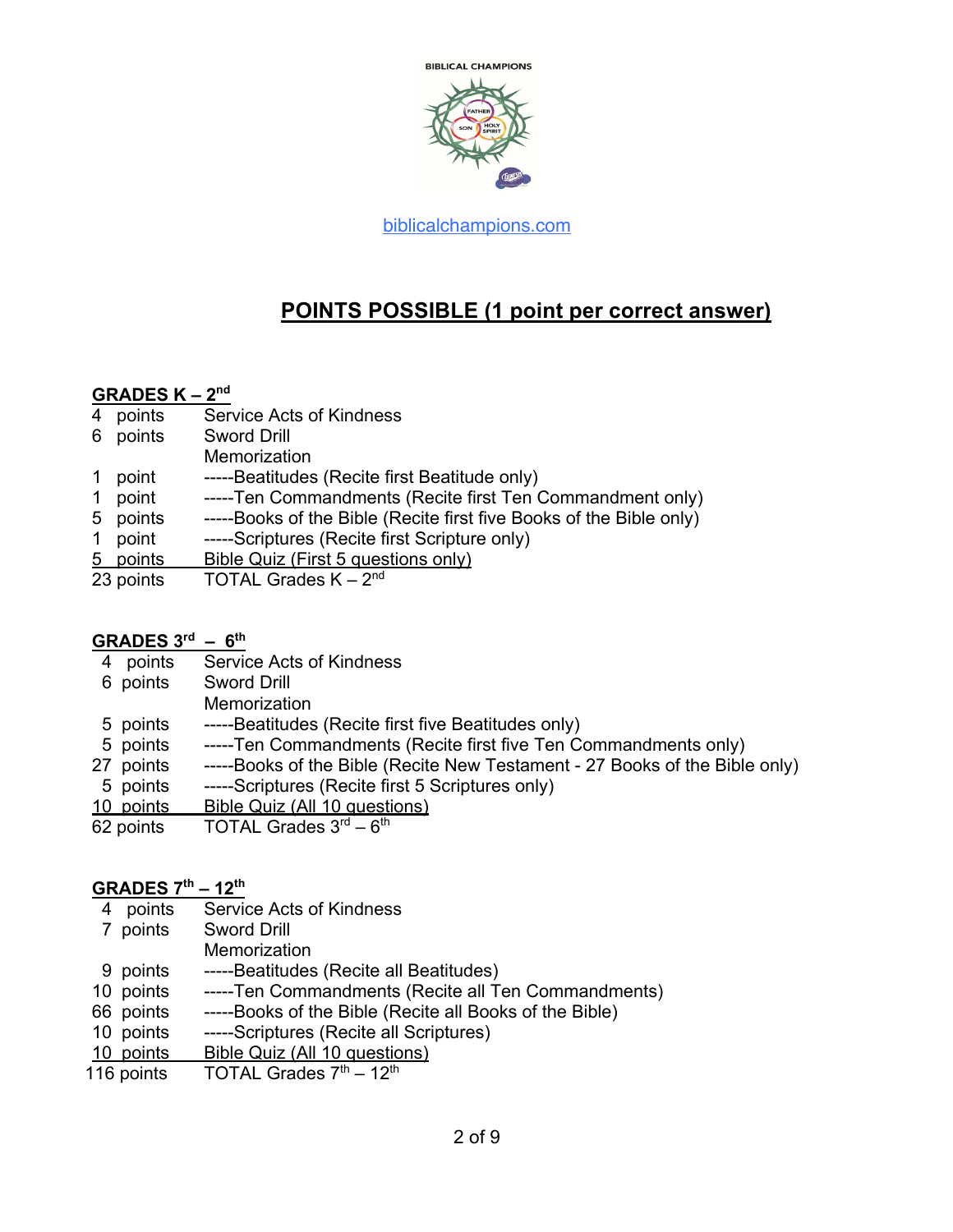

**-----------------------------------------------------------------------------------------------------------------------------**

 **\***Option; To get signatures on this page, cut out this page only along line above.

### **BIBLICAL CHAMPIONS SERVICE ACTS OF KINDNESS FORM**

**EMAIL TO biblicalchampions@gmail.com with 4 signatures.**

**Participant Name:** 

- *Scripture*: 2 Corinthians 9:12. For the administration of this service not only supplieth the want of the saints, but is abundant also by many thanksgivings unto God.
- *Description*: Service component encourages youth to assist family and community by lending a helping hand to someone. Participants will earn one point per Service Act of Kindness. Submit form signed by four people that received assistance by emailing it to biblicalchampions@gmail.com.

| NAME & SIGNATURE OF PERSON RECEIVING ASSISTANCE | <b>DESCRIPTION OF ACT OF KINDNESS</b> |
|-------------------------------------------------|---------------------------------------|
| 1.                                              |                                       |
|                                                 |                                       |
|                                                 |                                       |
| Signature:                                      |                                       |
| 2.                                              |                                       |
|                                                 |                                       |
|                                                 |                                       |
| Signature:                                      |                                       |
| 3.                                              |                                       |
|                                                 |                                       |
|                                                 |                                       |
| Signature:                                      |                                       |
| 4.                                              |                                       |
|                                                 |                                       |
|                                                 |                                       |
| Signature:                                      |                                       |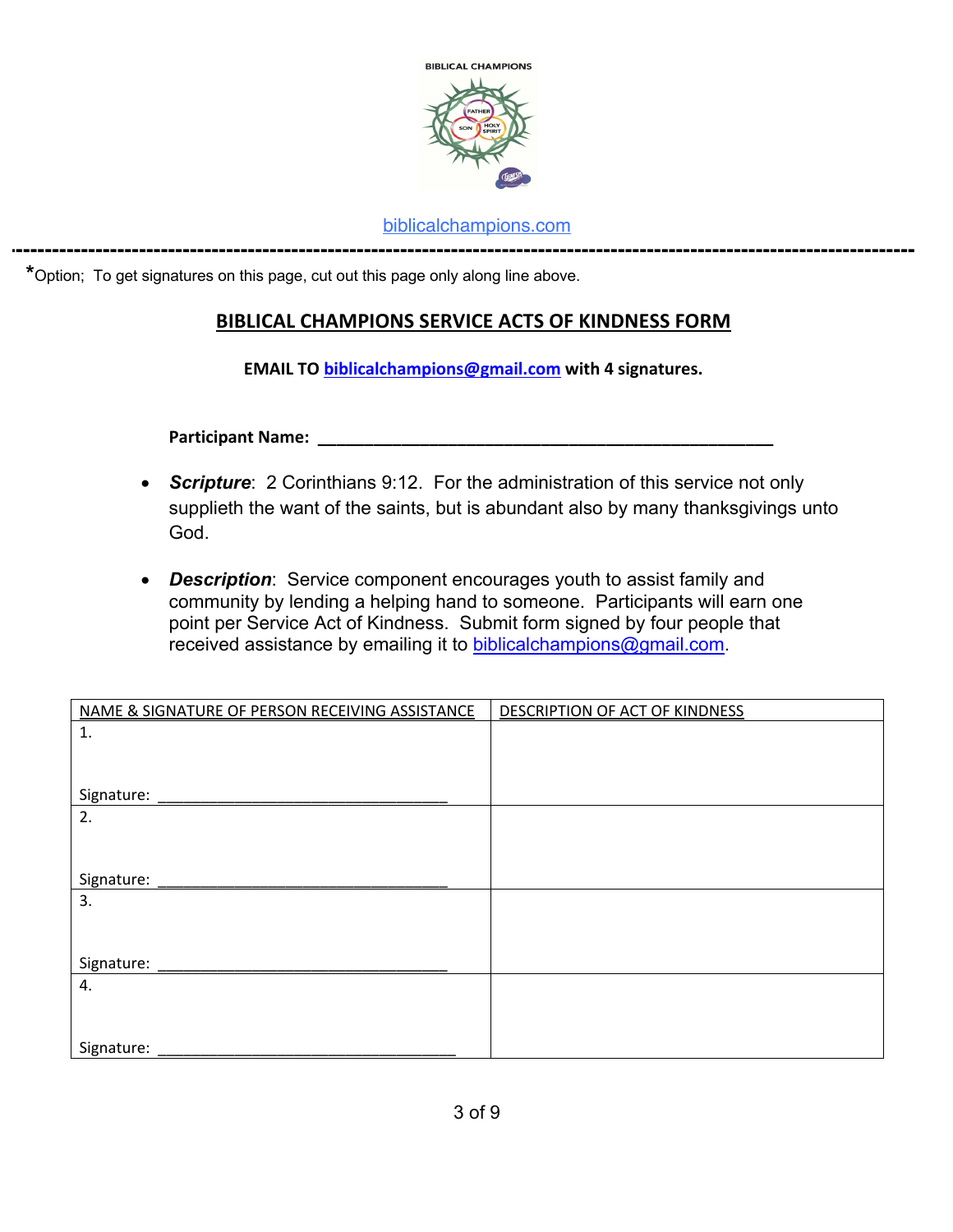

# **SWORD DRILL**

## **Grades K – 2nd**

- 1. Attention
- 2. Salute
- 3. Draw Swords
- 4. Recite Genesis 1:1
- 5. At Ease
- 6. Please have a seat when asked

# **Grades 3rd – 6th**

- 1. Attention
- 2. Salute
- 3. Draw Swords
- 4. Recite Philippians 4:13
- 5. At Ease
- 6. Please have a seat when asked

### **Grades 7th – 12th**

- 1. Attention
- 2. Salute
- 3. Draw Swords
- 4. Find Scripture when asked (time 1 minute)
- 5. Read scripture when asked
- 6. At Ease
- 7. Please have a seat when asked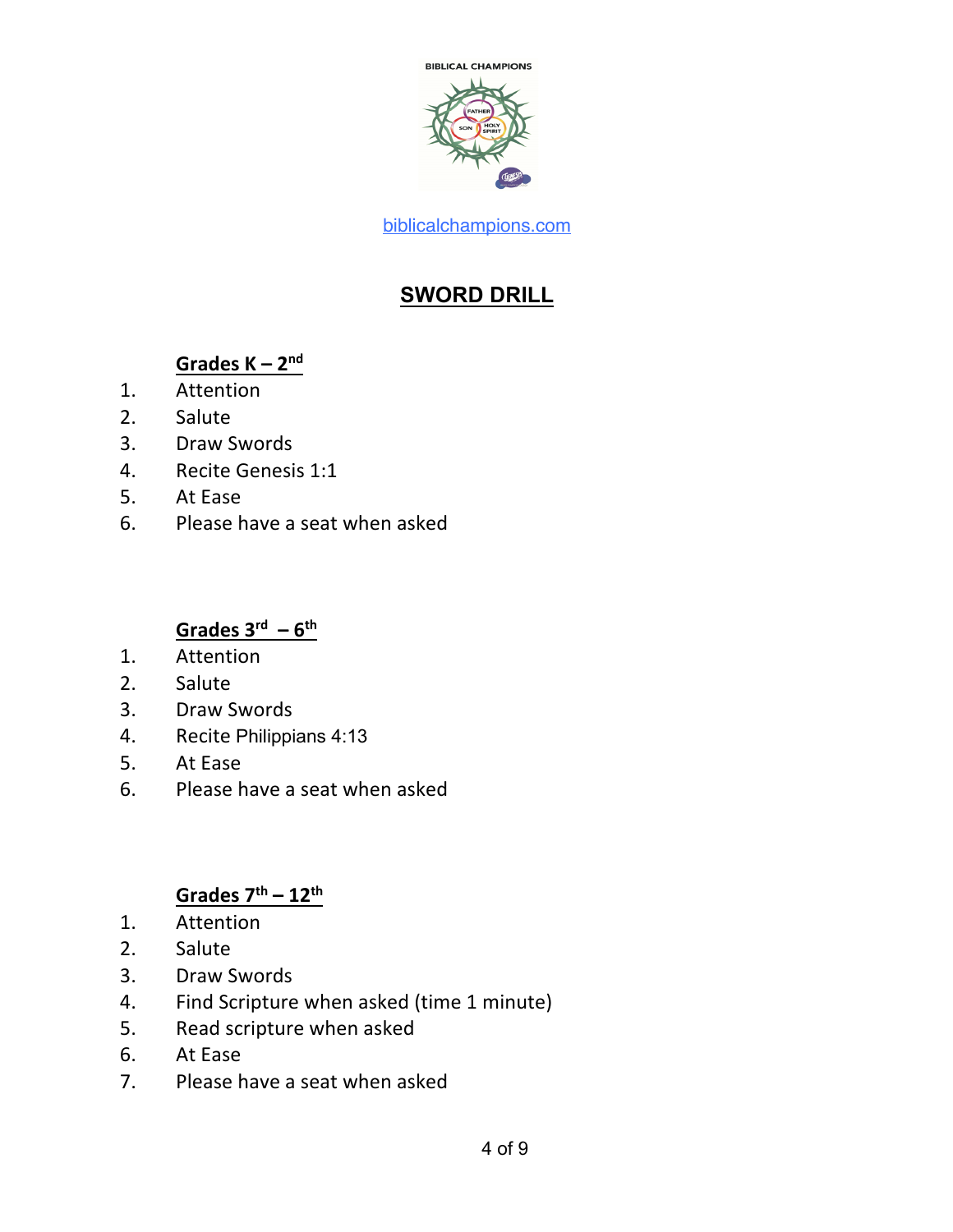

## **MEMORIZATION: BEATITUDES - MATTHEW 5:3-11**

(K-2nd grades recite first Beatitude only)  $(3<sup>rd</sup>-6<sup>th</sup>$  grades recite first five Beatitudes only)  $(7<sup>th</sup> - 12<sup>th</sup>$  grades recite all Beatitudes)

- *1. Matthew 5:3 Blessed are the poor in spirit: for theirs is the kingdom of heaven.*
- *2. Matthew 5:4 Blessed are they that mourn: for they shall be comforted.*
- *3. Matthew 5:5 Blessed are the meek: for they shall inherit the earth.*
- *4. Matthew 5:6 Blessed are they which do hunger and thirst after righteousness: for they shall be filled.*
- *5. Matthew 5:7 Blessed are the merciful: for they shall obtain mercy.*
- *6. Matthew 5:8 Blessed are the pure in heart: for they shall see God.*
- *7. Matthew 5:9 Blessed are the peacemakers: for they shall be called the children of God.*
- *8. Matthew 5:10 Blessed are they which are persecuted for righteousness sake: for theirs is the kingdom of heaven.*
- *9. Matthew 5:11 Blessed are ye, when men shall revile you, and persecute you, and shall say all manner of evil against you falsely, for my sake.*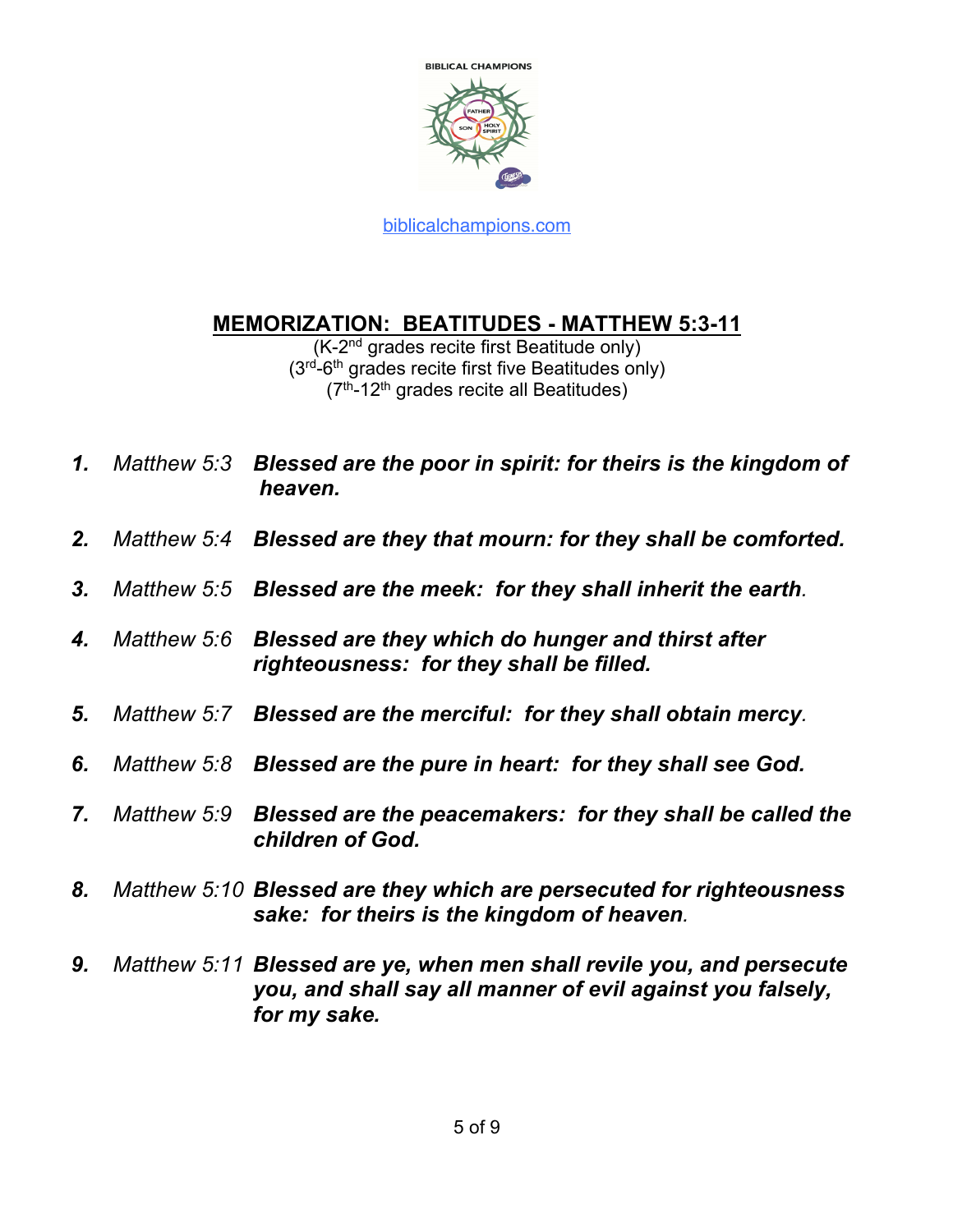

## **MEMORIZATION: TEN COMMANDMENTS**

(K-2nd grades recite first Ten Commandment only) (3<sup>rd</sup>-6<sup>th</sup> grades recite first five Ten Commandments only)  $(7<sup>th</sup> - 12<sup>th</sup>$  grades recite all Ten Commandments)

| <b>1.</b> Exodus 20:3   | Thou shalt have no other gods before me.                                             |  |
|-------------------------|--------------------------------------------------------------------------------------|--|
| <b>2.</b> Exodus 20:4   | Thou shalt not make unto thee any graven<br>image                                    |  |
| <b>3.</b> Exodus 20:7   | Thou shalt not take the name of the Lord thy God<br>in vain                          |  |
| <b>4.</b> Exodus 20:8   | Remember the Sabbath day, to keep it holy.                                           |  |
| <b>5.</b> Exodus 20:12  | Honor thy Father and thy Mother                                                      |  |
| <b>6.</b> Exodus 20:13  | Thou shalt not kill.                                                                 |  |
| <b>7.</b> Exodus 20:14  | Thou shalt not commit adultery.                                                      |  |
| <b>8.</b> Exodus 20:15  | Thou shalt not steal.                                                                |  |
| <b>9.</b> Exodus 20:16  | Thou shalt not bear false witness against thy<br>neighbor.                           |  |
| <b>10.</b> Exodus 20:17 | Thou shalt not covet thy neighbor's house, , nor<br>anything that is thy neighbor's. |  |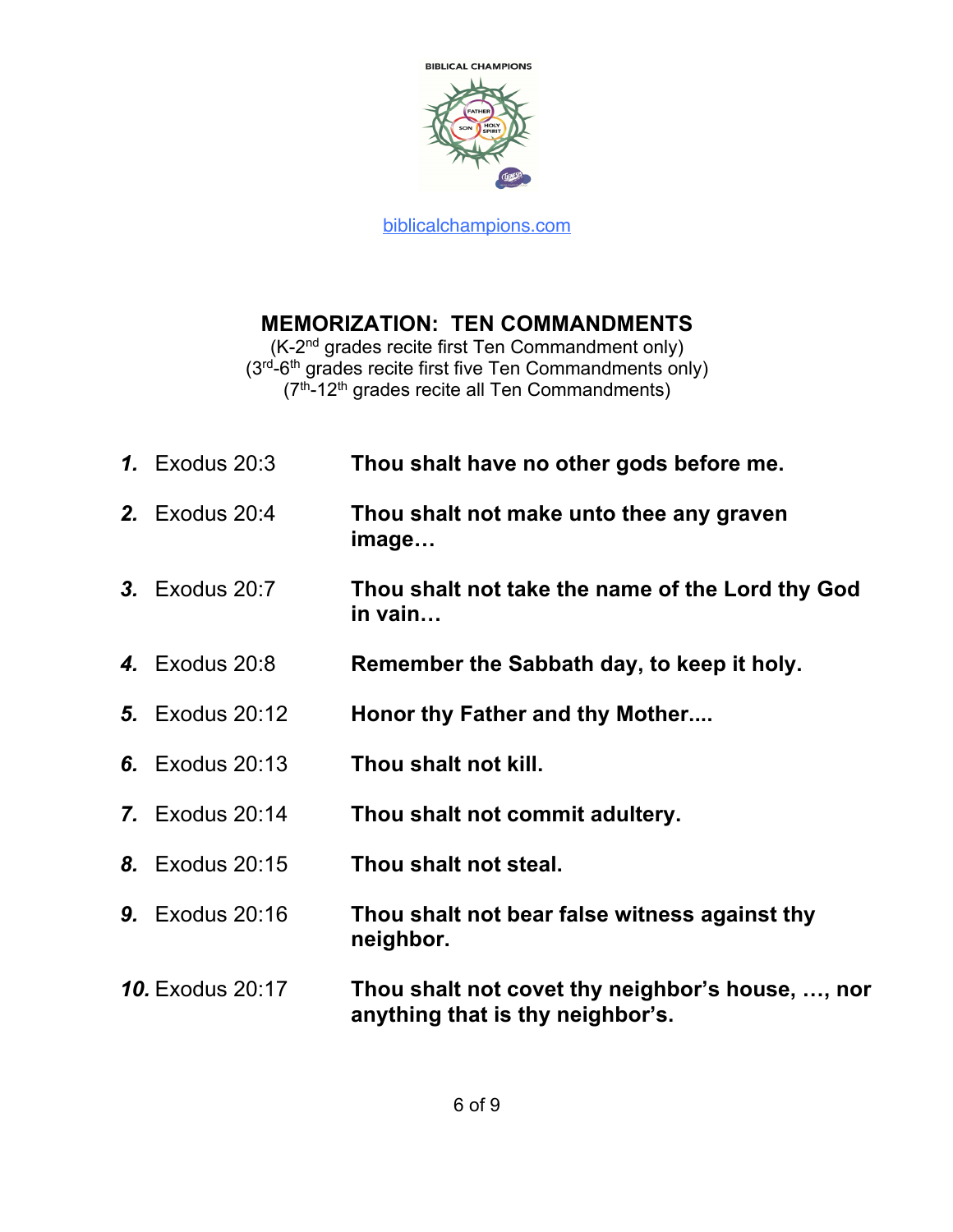

# **MEMORIZATION: BOOKS OF BIBLE (66 BOOKS)**

(K-2<sup>nd</sup> grades first 5 Books of the Bible only)  $(3<sup>rd</sup>-6<sup>th</sup>$  grades recite the 27 New Testament Books of the Bible only)  $(7<sup>th</sup> - 12<sup>th</sup>$  grades recite all 66 Books of the Bible)

| <b>OLD</b>       |                     |                 | <b>NEW</b>       |                |
|------------------|---------------------|-----------------|------------------|----------------|
| <b>TESTAMENT</b> | Ezra                | Amos            | <b>TESTAMENT</b> | 1 Timothy      |
| Genesis          | <b>Nehemiah</b>     | Obadiah         | <b>Matthew</b>   | 2 Timothy      |
| <b>Exodus</b>    | <b>Esther</b>       | Jonah           | <b>Mark</b>      | <b>Titus</b>   |
| Leviticus        | Job                 | Micah           | Luke             | Philemon       |
| <b>Numbers</b>   | <b>Psalms</b>       | Nahum           | John             | <b>Hebrews</b> |
| Deuteronomy      | Proverbs            | <b>Habakkuk</b> | Acts             | James          |
| Joshua           | <b>Ecclesiastes</b> | Zephaniah       | Romans           | 1 Peter        |
| Judges           | Songs of            | Haggai          | 1 Corinthians    | 2 Peter        |
|                  | Solomon             |                 |                  |                |
| <b>Ruth</b>      | Isaiah              | Zechariah       | 2 Corinthians    | 1 John         |
| 1 Samuel         | Jeremiah            | Malachi         | <b>Galatians</b> | 2 John         |
| 2 Samuel         | Lamentations        |                 | <b>Ephesians</b> | 3 John         |
| 1 Kings          | <b>Ezekiel</b>      |                 | Philippians      | Jude           |
| 2 Kings          | Daniel              |                 | Colossians       | Revelation     |
| 1 Chronicles     | Hosea               |                 | 1 Thessalonians  |                |
| 2 Chronicles     | Joel                |                 | 2 Thessalonians  |                |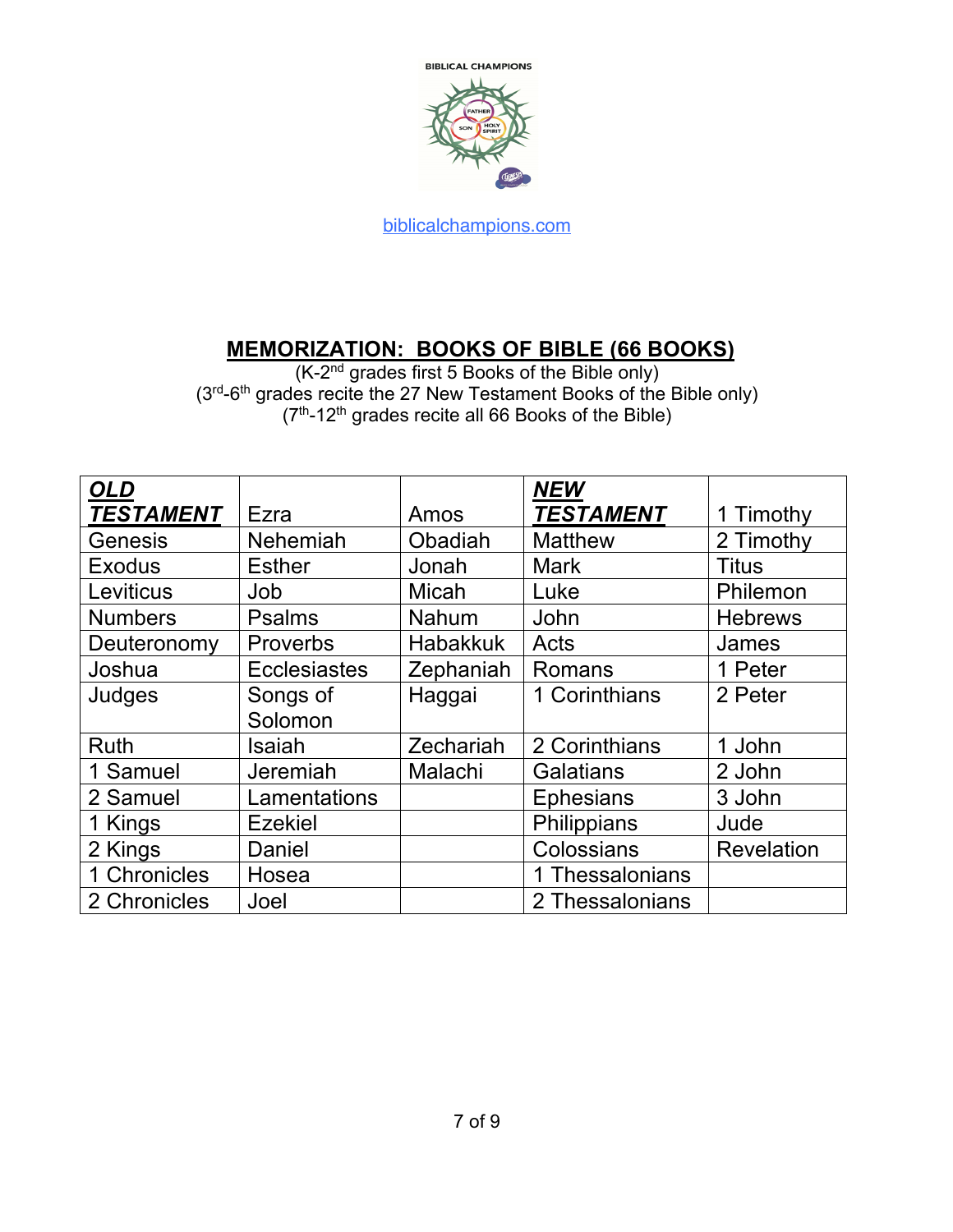

## **SCRIPTURES: GOD'S POWER**

((K-2nd grades recite first Scripture only) (3rd-6th grades recite first five Scriptures only)  $(7<sup>th</sup>-12<sup>th</sup>$  grades recite all Scriptures)

- 1. Philippians 4:13 I can do all things through Christ which strengtheneth me.
- 2. 2 Samuel 22:33 God is my strength and power: and he maketh my way perfect.
- 3. 2 Timothy 1:7 God hath not given us the spirit of fear; but of power, and of love, and of a sound mind.
- 4. 1 Corinthians 6:14 And God hath both raised up the Lord and will also raise up us by his own power.
- 5. 1 Corinthians 2:5 That your faith should not stand in the wisdom of men, but in the power of God.
- 6. 1 Peter 1:5 Who are kept by the power of God through faith unto salvation ready to be revealed in the last time.
- 7. Romans 13:1 Let every soul be subject unto the higher powers. For there is no power but of God: the powers that be are ordained of God.
- 8. John 1:12 But, many as received him, to them gave he power to become the sons of God, even to them that believe on his name.
- 9. Luke 10:19 Behold, I give unto you power to tread on serpents and scorpions, and over all the power of the enemy: and nothing shall by any means hurt you.
- 10. Psalm 62:11 God hath spoken once; twice have I heard this that power belongeth unto God.